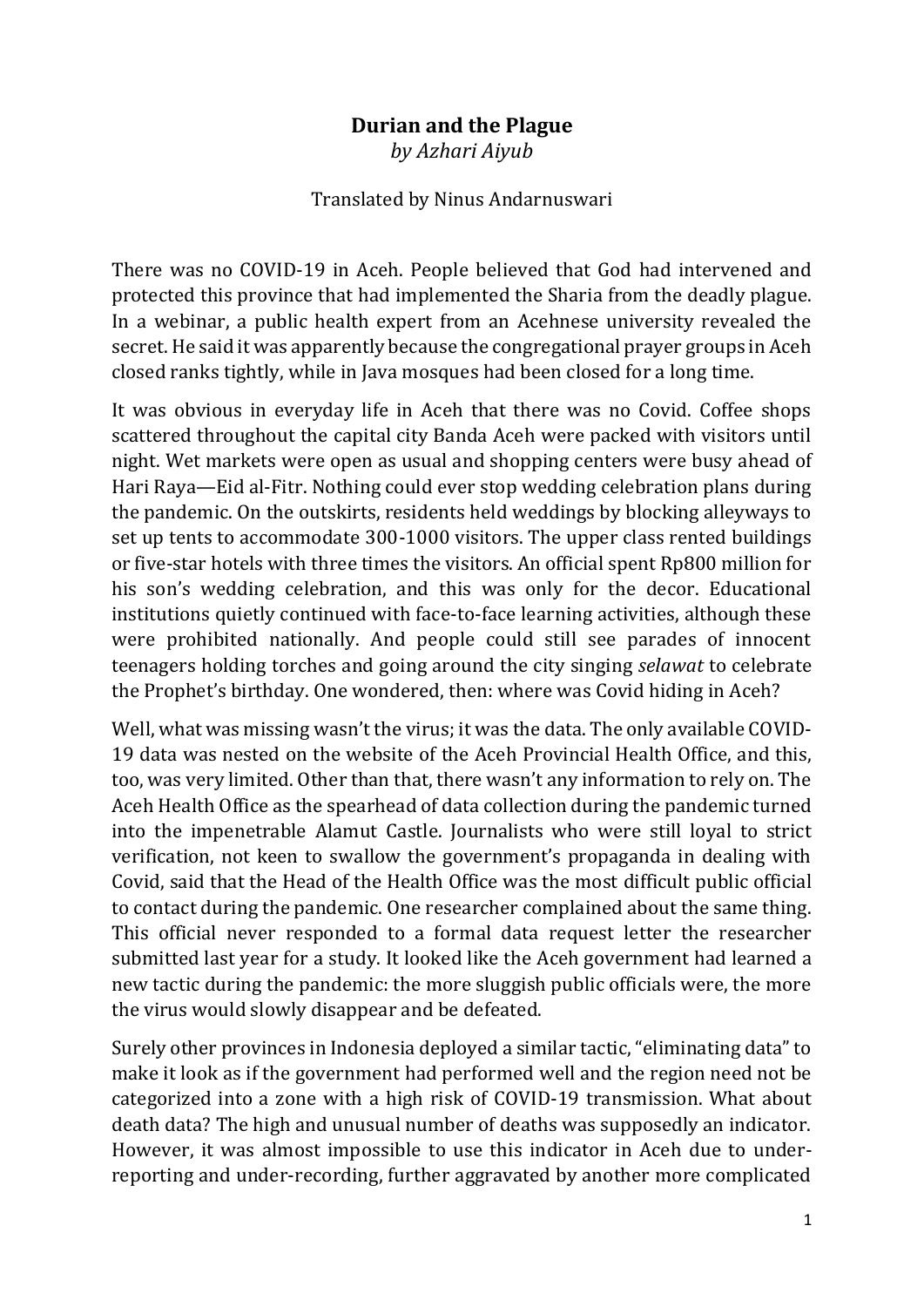challenge, i.e., more than one public cemeteries that dispersed over every village. At the beginning of the pandemic, I ran an experiment to learn about how the Population Service in Aceh collected data on citizens' death, by sending a journalist to the Pidie Population Office. It turned out that it was a passive kind of data recording. Officers only knew that a citizen died when someone reported the death of his or her family member, and this rarely happened except for two purposes: to take over a retirement pension or to remarry. So if people died in Aceh, it might or might not be recorded in the database. There was no need to rush after all; the person was already dead. This was exactly the case with the thousands of conflict victims who were not recorded in the Aceh Government's database.

Every day I dealt with people around me who didn't believe in COVID-19. They came from various social classes and education levels: health workers, lecturers, fishermen, police, lawyers, human rights activists, members of political parties, laborers, artists, religious leaders, housewives, retired civil servants, farmers, drivers, and column writers. I wasn't surprised at all; this also happened in many places, even in developed countries. There was nothing new and I didn't try to change their beliefs. Stories of a group of people taking back a body infected with COVID-19 from the hands of health workers became commonplace—if not prone to be boring, then not interesting at all for a short story idea.

At the beginning of the pandemic, I talked a lot about the outbreak on social media, but now it has been more than a year since I stopped doing it. One of the reasons was because I wasn't an expert. However, I also received a barrage of warnings from people who didn't believe in COVID-19 and were anti-vaccines. The last straw was a motorized *becak* driver in Sabang who had only known me for an hour and tried to convince me not to get vaccinated by showing an evidence from YouTube. I watched the 20-minute piece of evidence to the end: a lecture from a religious preacher on the history of vaccines. The preacher was by no means a vaccinator or a historian, but his entrancing verbal ability would make a sleepy dog perk up its ears. No wonder that my new pal got influenced and tried to save me from disaster. After I watched the video, like a zombie I looked back at him and said "OK" without the slightest effort to disparage the vide speaker's competence. I knew that my wife's friend, an expert in public health, admitted to using similar videos circulating on social media as a justification for not getting vaccinated.

One day I decided to visit experts who had been fighting evil forces in society for decades. I went to the west coast of Aceh in search of plague hunters after watching their videos on YouTube. To reach their location, it took 40 minutes by motorcycle to the north of Meulaboh. The road was decent with beautiful views, groves of durian alternating with mangosteen in bloom. Some of the friends I met up with in Meulaboh, most of whom came out to see me without wearing masks, shuddered when I mentioned the place. They believed that the people there still practiced black magic and tried new poisonous concoctions in the food for strangers. I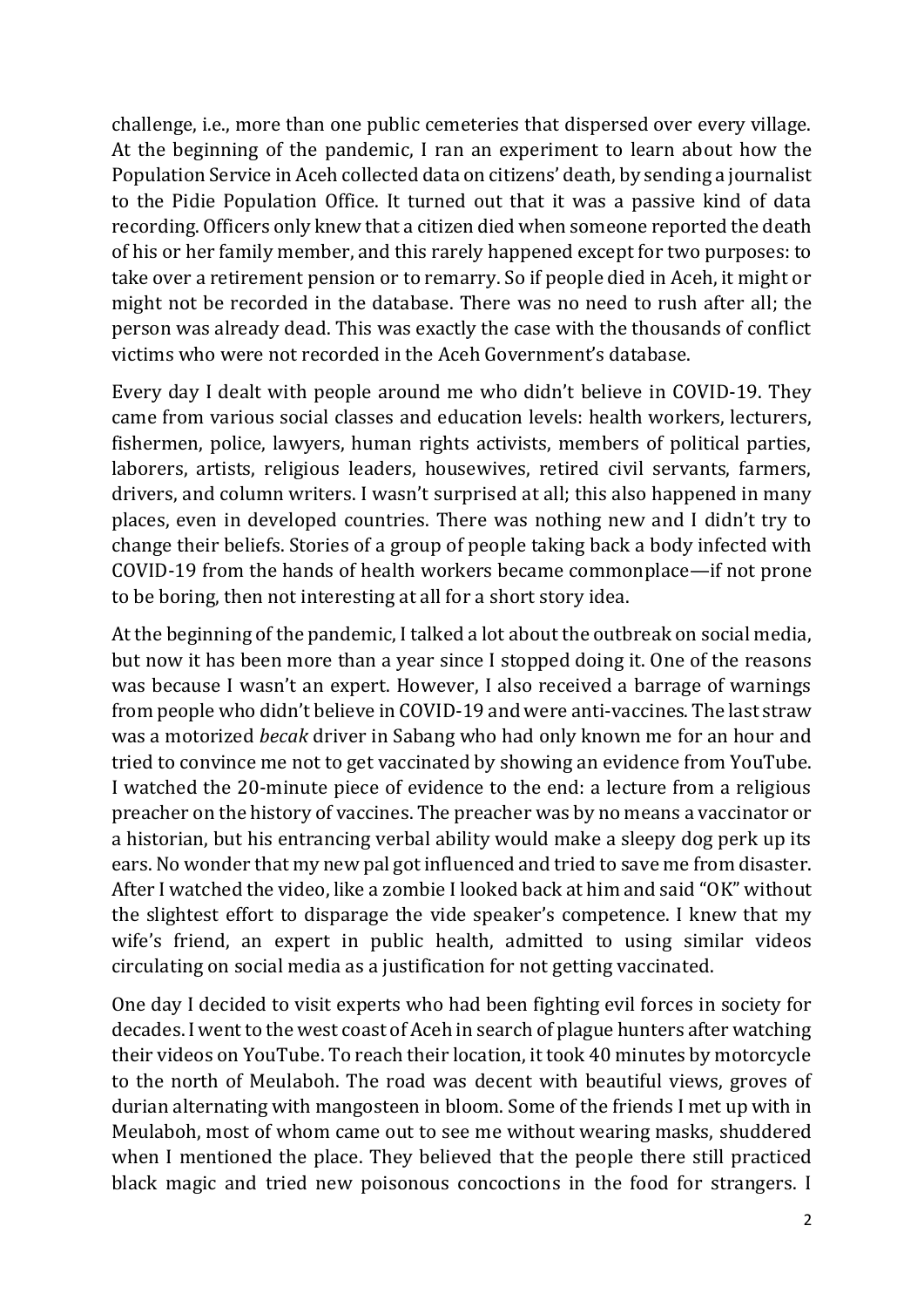convinced them that was not true. In the last ten years I had been there four times, had eaten and drunk at local people's homes, and had come home with a full stomach. The only thing I was worried about was the virus. What made me a little adventurous was that at that time, four days after Eid al-Fitr, I had just had my second dose of vaccine. I'd be right back to the plague hunter as I've suddenly decided that I need to tell you about this damn vaccine.

I was very lucky, actually, to get vaccinated long before the Armed Forces stepped in and the government threatened to mark the doors of the houses of unvaccinated people—reminding me of the Martial Law in Aceh, when the army marked the houses of the guerrillas with a red cross. My experience in getting the jab was quite deplorable, although perhaps quixotic as well. As less-than-obedient citizens, my wife and I came to Zainal Abidin General Hospital to get inoculated. The government had just announced that the vaccines would be given to teachers, artists, and lecturers, together with senior citizens and health workers. Entering the hall, I found it very quiet, although it was 10 o'clock already. There was no queue at all, and some officers yawned—maybe because it was the fasting month. For your information, the number of inoculations in Aceh was the lowest of any region in Indonesia, based on the national tally. We signed up anyway. And the officer turned us down after checking our IDs. He explained that the general public was not allowed yet to get inoculated there. Unless, said the officer, we were on the recommendation list from high-ranking officials or politicians in Aceh. Then he tried to find our names on the list. "No need," I said, "it definitely doesn't have my name on it. And I don't know a bastard who could get my name on your list. Even if I did, I wouldn't use that privilege because I'm the type who respects the queue. I came here on the instruction of the government, and that should be enough." The officer understood my anger but couldn't help me. So I asked him if I could meet with the person in charge. It was no longer about getting vaccinated, since I had lost my spirit, but I needed an explanation. The officer dialed a number and asked us to wait; *Bapak*, <sup>1</sup> he said, was in a meeting. So we waited patiently. Less than 15 minutes later we were called and led to an observation table before being vaccinated. The bapak in question never left his room. Neither was this little miracle interesting enough to write as a short story; to remember it made me sick.

Back to the plague hunters. Don't get me wrong, they weren't shamans nor practitioners of a deviant sect. They were ordinary people who traditionally believed that three things could eradicate a plague: torch, prayer, and march. Not long after the pandemic reached Indonesia, they held a ritual to expel the plague around the village. Reciting prayers and holding torches, they walked through the dark, muddy, and thorny grounds of their village. Allegedly, the strength of their recited prayer could scorch pistils; thus, they stopped praying whenever passing

**.** 

<sup>1</sup> *Bapak*, literally father, a designation for an older or honored male.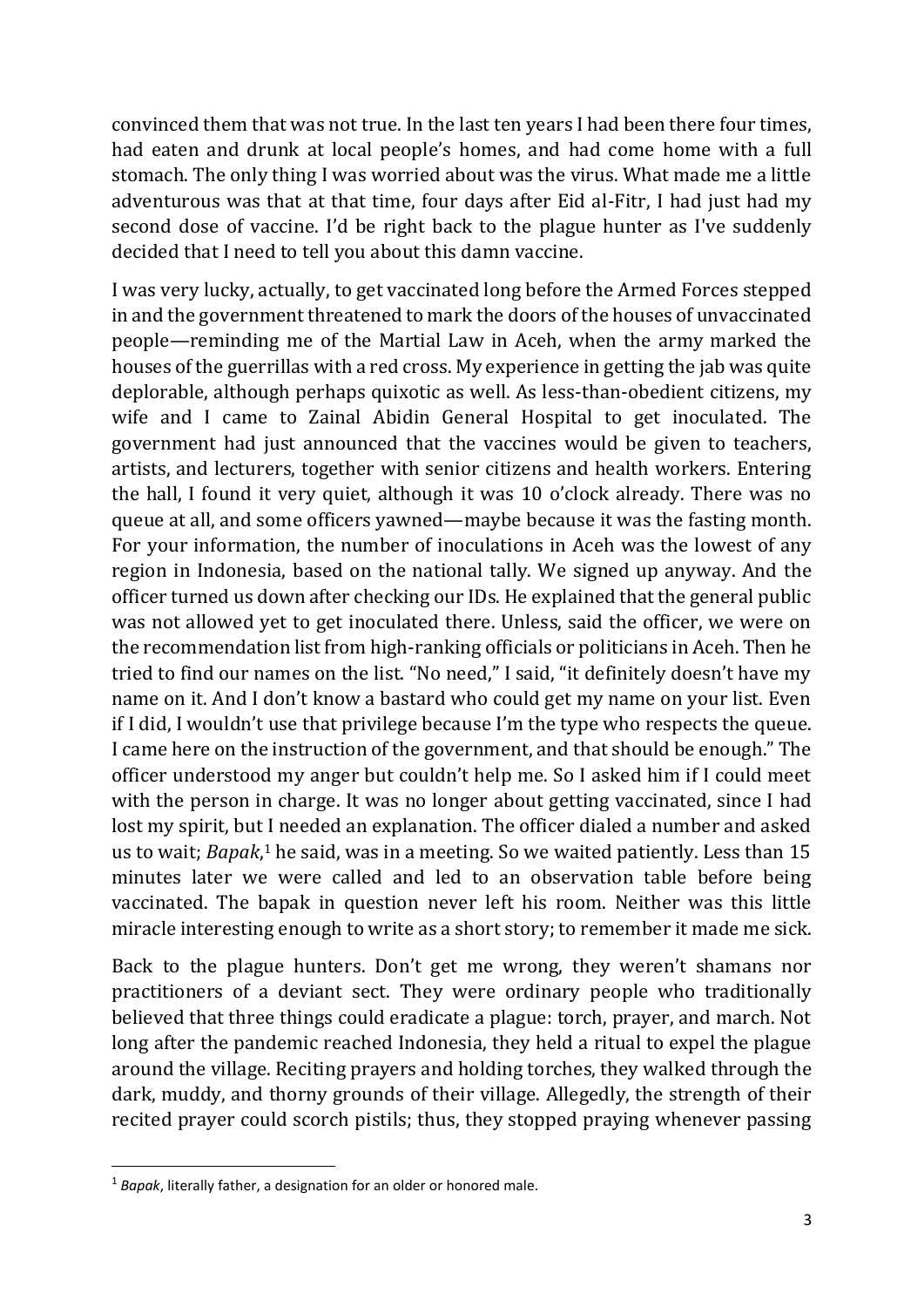a flowering tree. They did it from the end of *isha*<sup>2</sup> until dawn, believing that after the ritual the plague would disappear from their village. Whatever happened, said one of the elders, they had launched their first attack. They didn't think about the next, though, because it really depended on the mood of the police and *babinsa*<sup>3</sup> who were doggedly trying to break up crowds. In the end, they admitted that the pandemic in the world was getting harder to control, and they were humbled and grateful that God was still protecting their village, and if people were sick or died, it wasn't because of COVID-19. After straining to find them, I was a little disappointed to find the same old story.

So what was interesting to tell from Aceh during the pandemic?

It could be durian.

Since July, durians had been flooding Aceh because it was the time of the great harvest. Usually it lasted a maximum of three months. Durians inundated the streets. With just 20 thousand rupiahs, you could eat a sweet, medium-sized, fatty, pale yellow one while enjoying the view from the side of the road. If you were lucky enough, the durian seller would provide plastic chairs, a table, and tissue paper. Beyond their rough and unpredictable mannerisms, when it came to durian, Acehnese normally turned flexible and docile. No chairs; squatting on the side of the road would be fine. No tissue paper; licking fingers covered in durian fat would be great.

Don't forget to eat it with *pulut*—a sticky rice cake wrapped in banana leaves, grilled on charcoal. Next to a durian seller, there was usually a woman grilling hundreds of them. Sniffing the fragrance of the fruit, usually from my neighbor's house, I thought of all kinds of swear words because I had only had it twice. It was unthinkable: if the plague hunters had recited their prayer underneath a blooming durian tree, surely this king of fruit would've never made it to Banda Aceh.

During the two years of the pandemic, two durian seasons, taking a trip to a durian grove had become a trend. It was clearly because Kuala Lumpur, Johor, Penang, and Singapore, the Acehnese middle class's holiday destinations, had closed their borders. Another alternative for a spending spree is an excursion to Medan, North Sumatra. However, the city, repeatedly declared as red zone, was firmer in implementing restrictions than cities in Aceh, which never had any blockades. As the public health expert said above, there were definitely no mosques open during the pandemic there.

Usually, a tour to a durian grove was backed by rich families. From pictures shared on WhatsApp groups, one could see how they complied to the health protocols: wearing masks after crushing a few durians and washing their hands from a well.

**.** 

 $2$  The fifth prayer for the day.

 $3$  An acronym for Bintara Pembina Desa, the lowest territorial rank of the army.